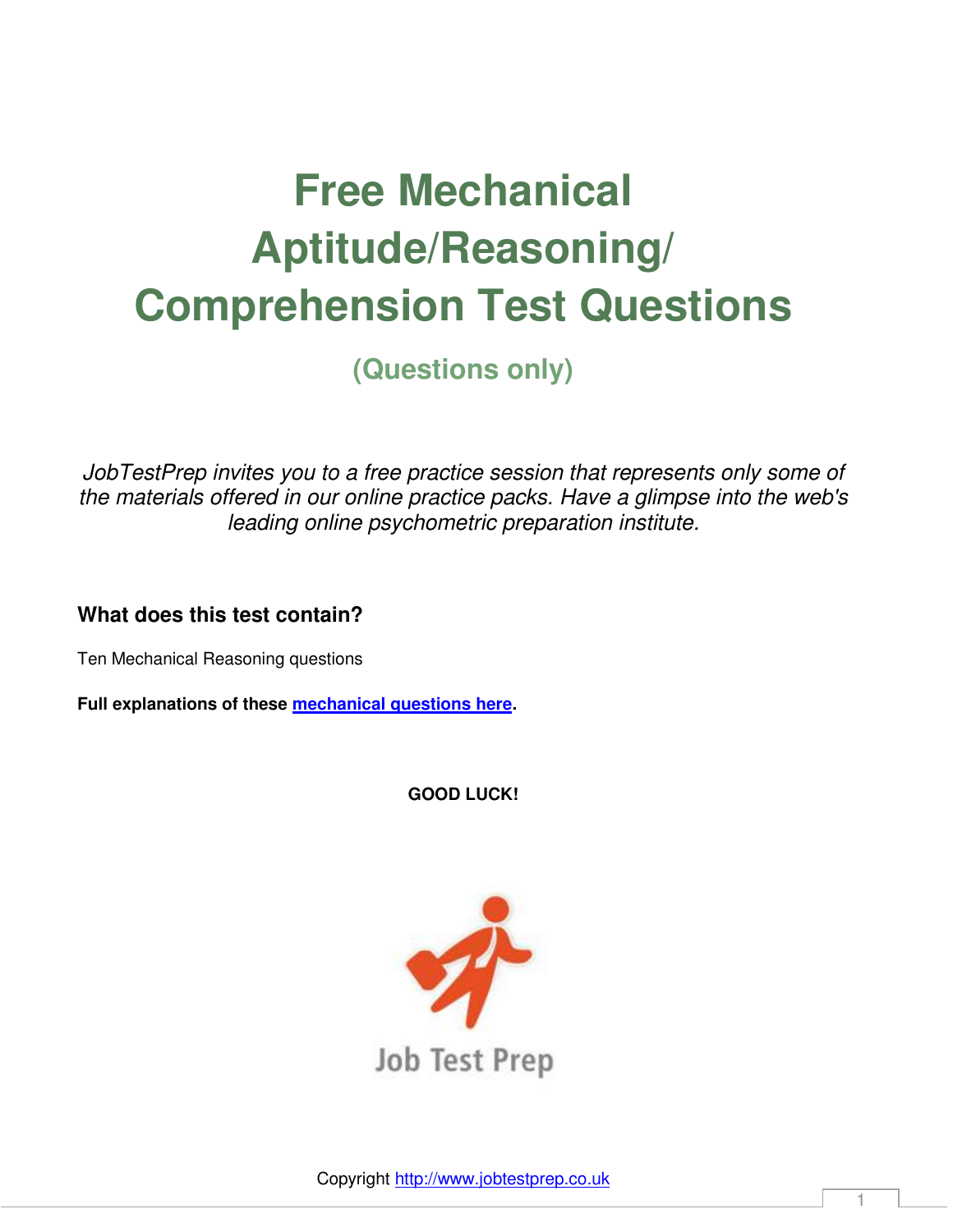# **1- A system of cogwheels is shown in the diagram below:**

An external force turns the cogwheel on the extreme left in the given direction (counter clockwise). Which cogwheel will turn faster, the first one (I) or the second one (II)?



- 1. Cogwheel 1
- 2. Cogwheel 2
- 3. Both cogwheels will turn at the same speed
- 4. Impossible to answer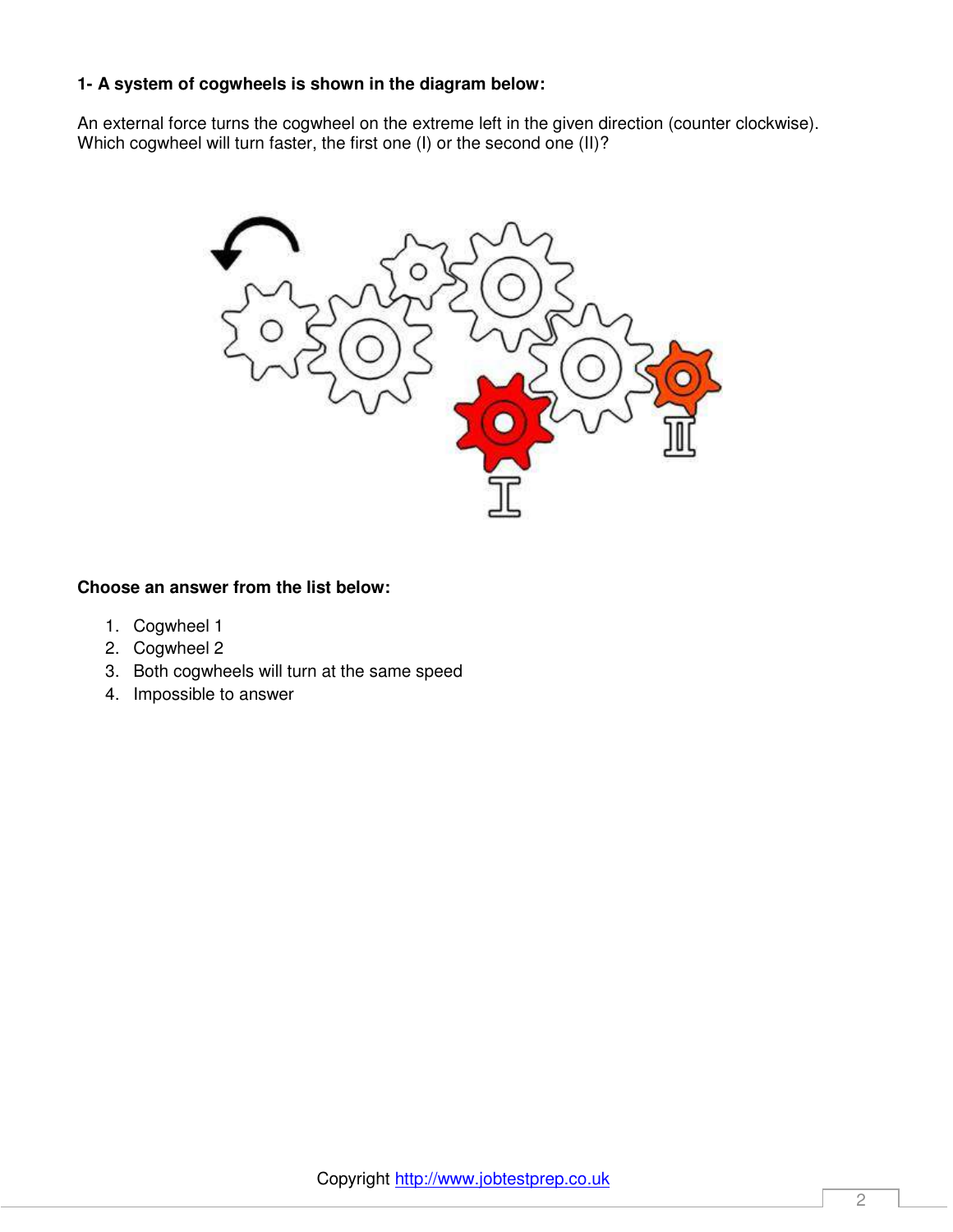**2- What is the capacitance of the equivalent capacitor (condenser) of the circuit shown in the diagram below?** 



- 1. 4mF
- 2. 3mF
- 3. 12Mf
- 4. 5mF
- 5. Impossible to answer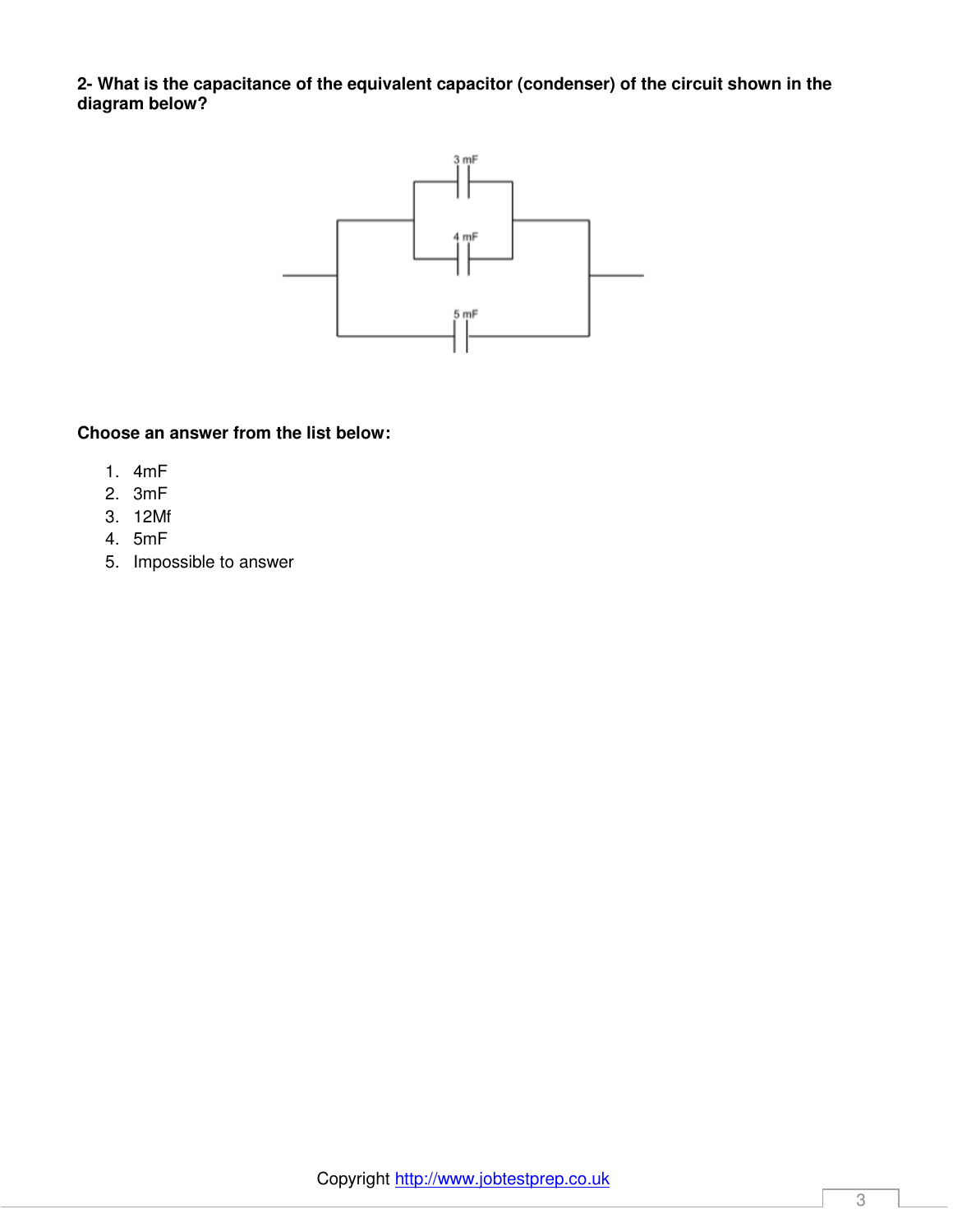**3- A water tank with a gate attached to an axis is shown in the diagram below. The weight of the gate is negligible. Is the system at equilibrium?** 



- 1. Yes
- 2. No
- 3. Cannot say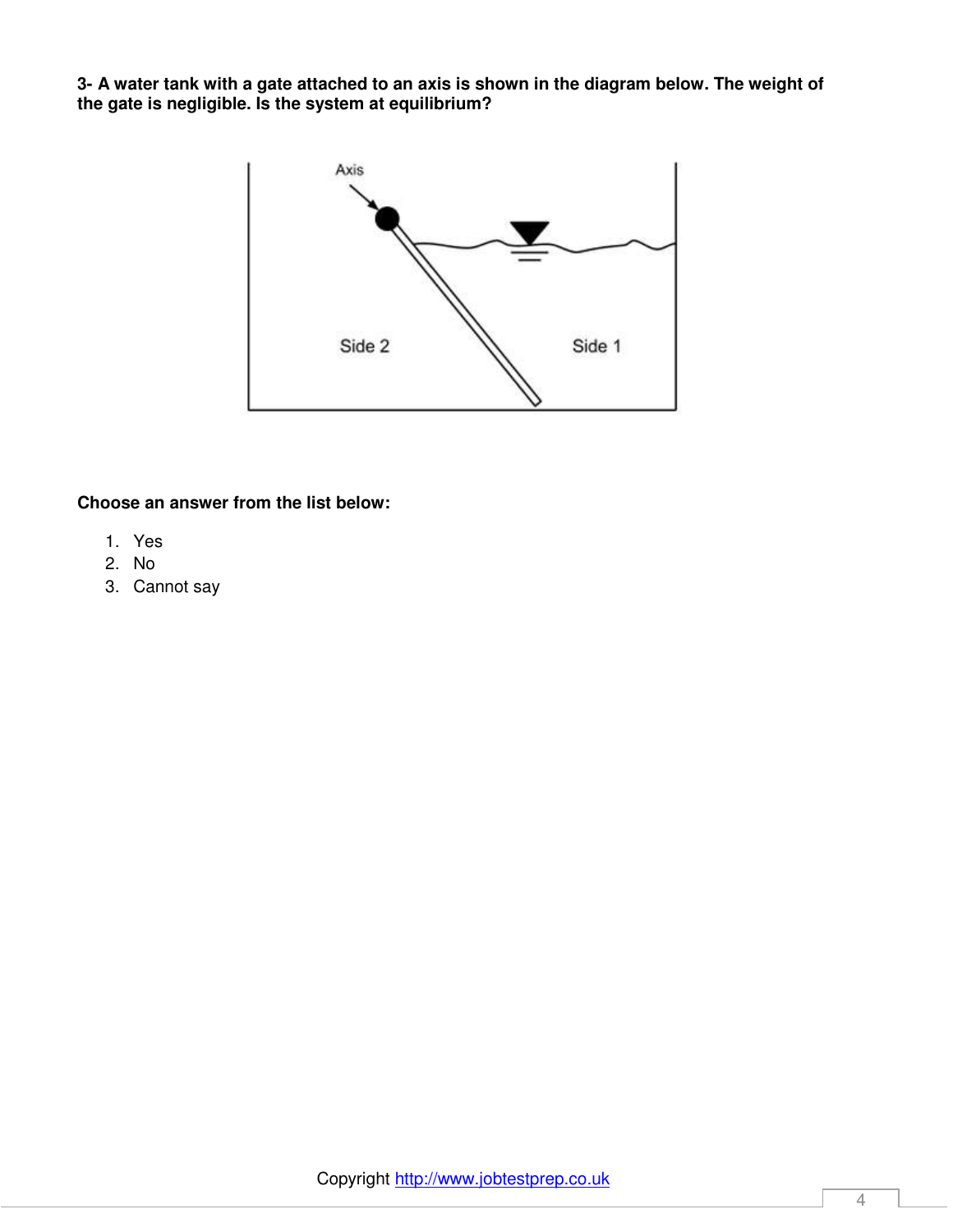**4- How long will it take for the second pool to become completely full, when using a tube withwith flow rate of 1 [liter/second] to fill it?** 



- 1. 10 minutes
- 2. 42 minutes
- 3. 70 minutes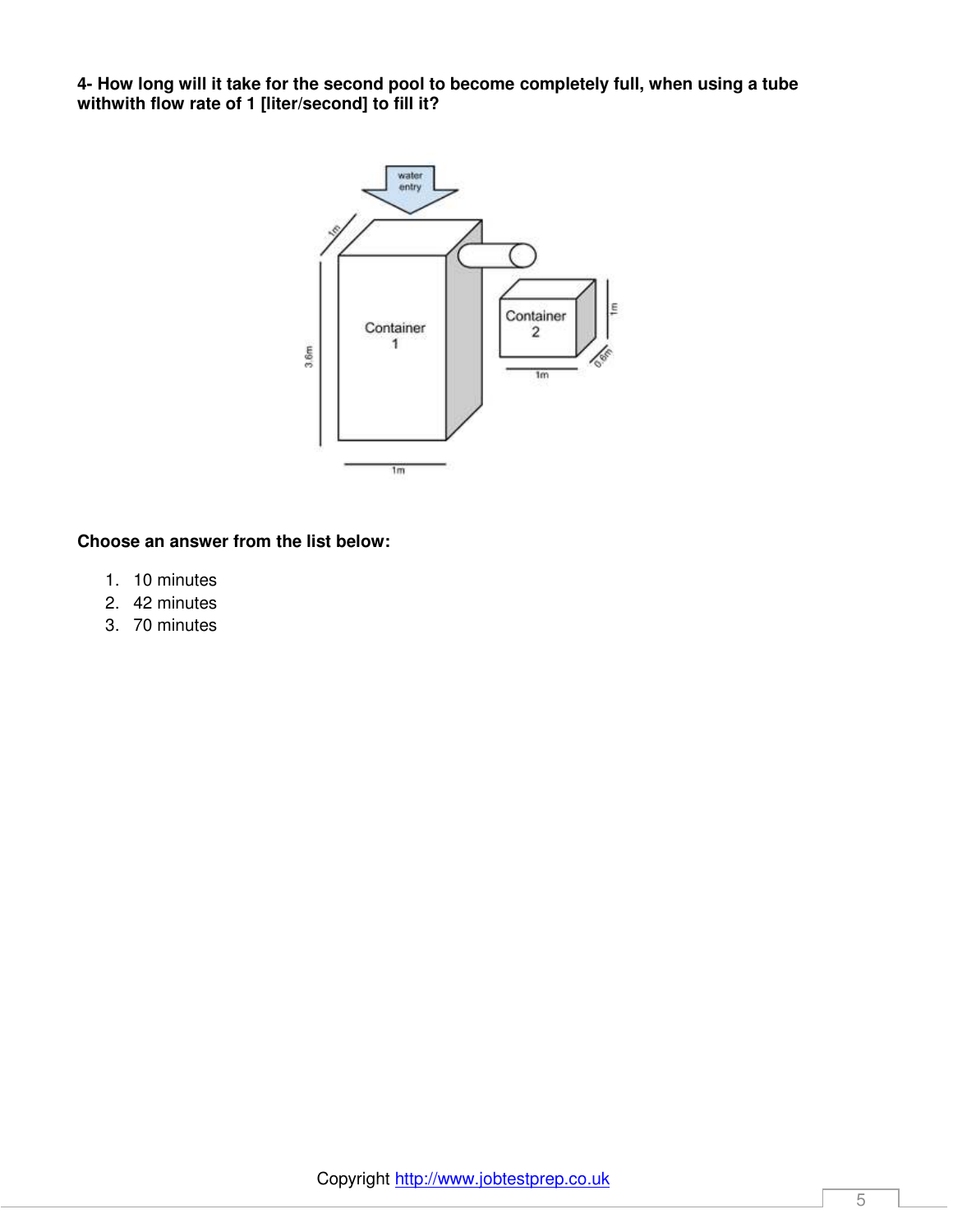## **5- The water flow is reversed.**

# **How long will it take to fill a pool with a volume of 1000 liters when the large tube is removed?**

**Given data:** Rate of flow = 10 [liter/sec]



- 1. 50 seconds
- 2. 100 seconds
- 3. 200 seconds
- 4. 1000 seconds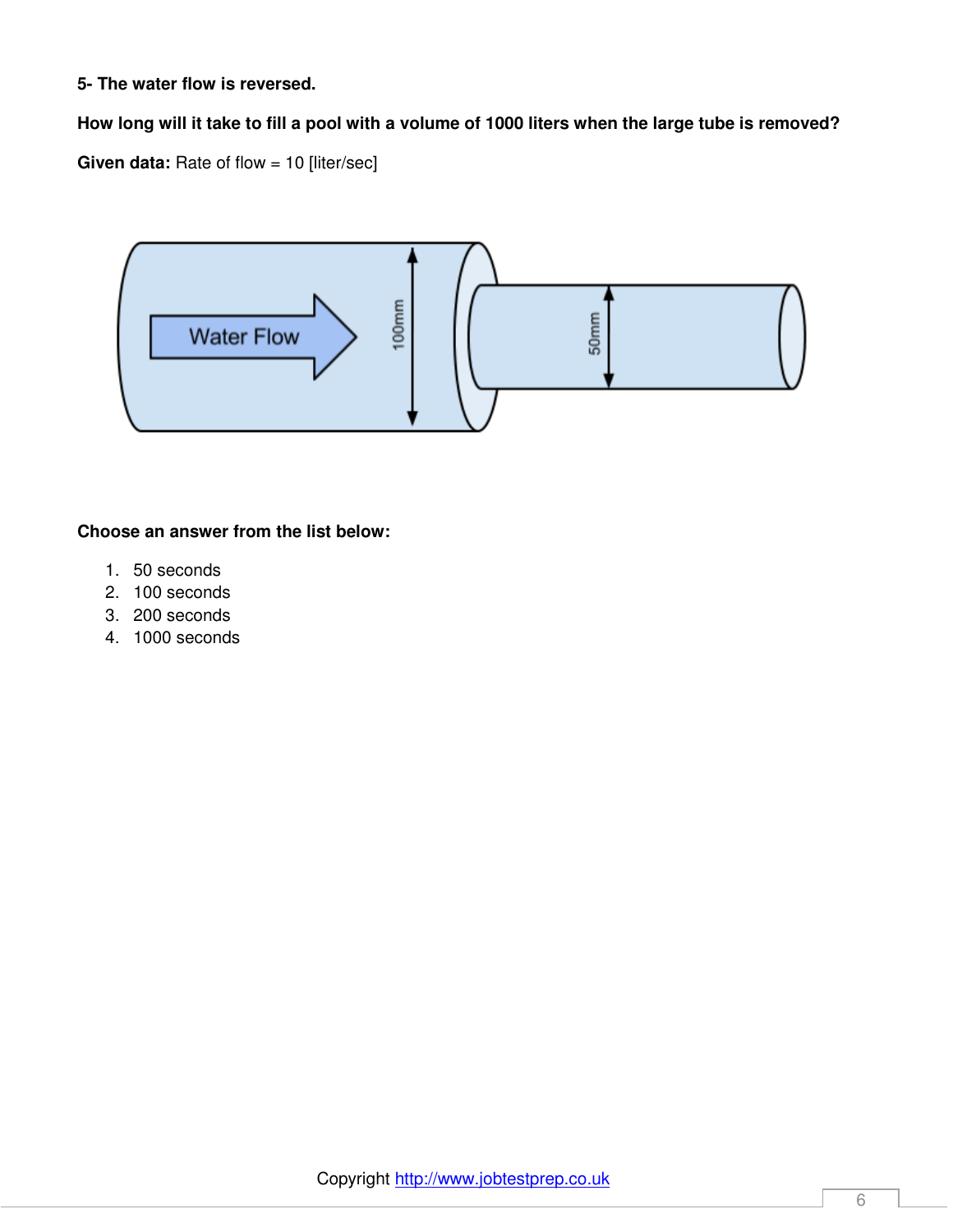**6- A tube is attached to the left hand side of a connector. Two tubes, situated one on top of the other, are connected to the right hand side. Water enters the system from the left tube, flows at a constant velocity through the connector, and exits via the two right hand tubes. At which opening is the velocity of water the greatest?** 



- 1. Opening 1
- 2. Opening 2
- 3. Opening 3
- 4. Opening 2 and 3
- 5. Same velocity at all openings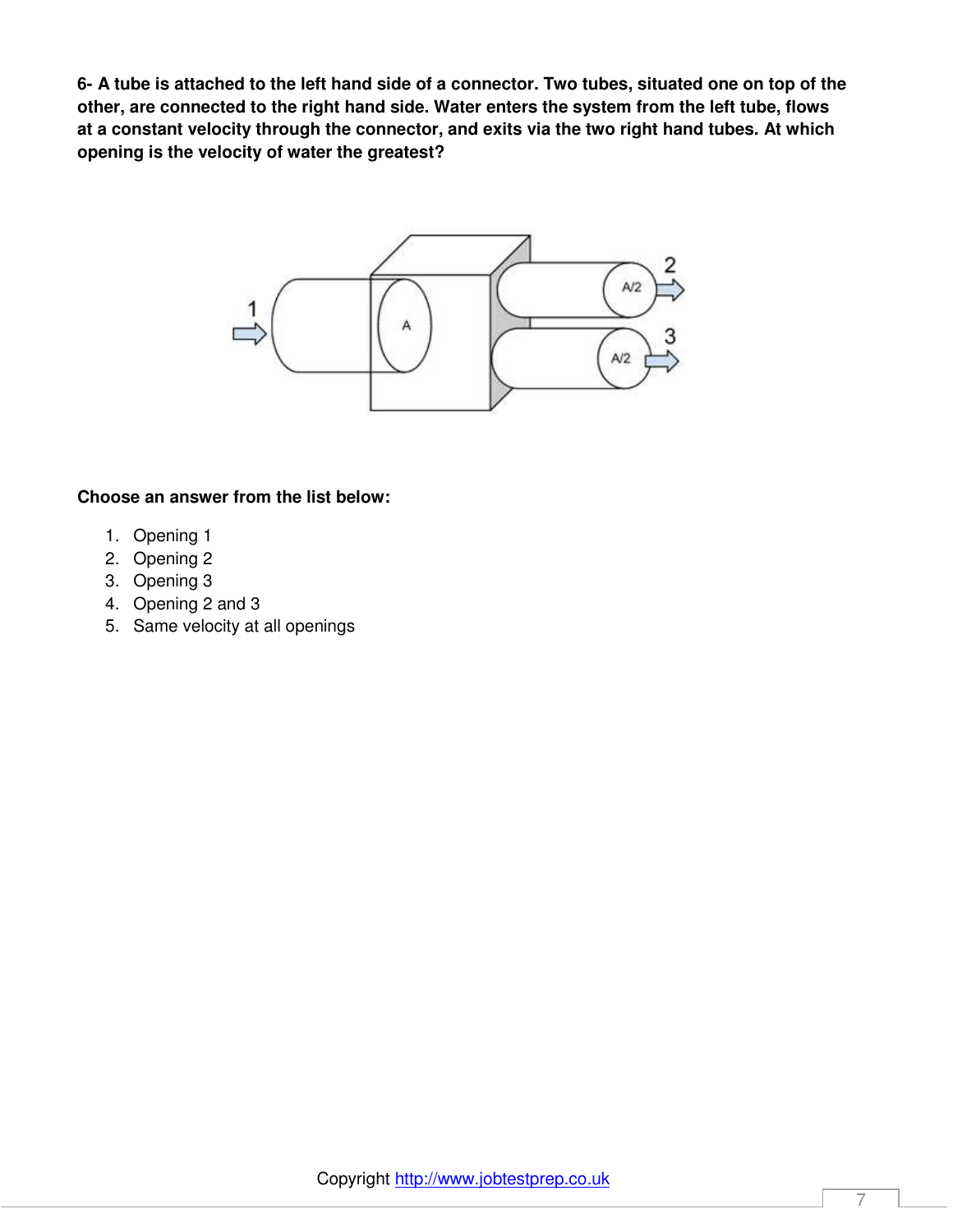**7- Two identical triangles are placed inside a water tank as shown in the diagram below. The triangles are fixed in position. On which triangle will a greater force be exerted?** 



- 1. 1
- 2. 2
- 3. Equal on both
- 4. Cannot say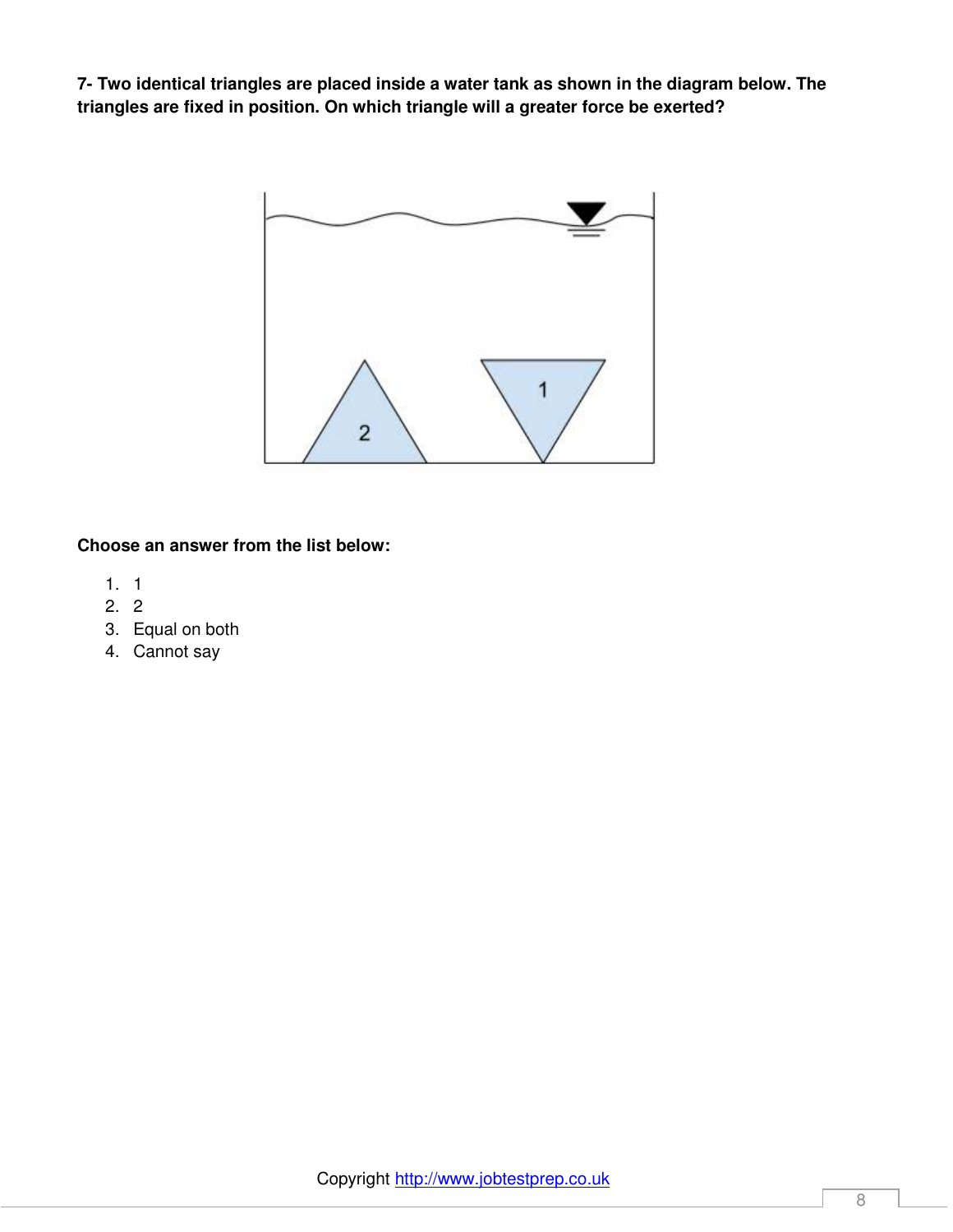**8- The grey cogwheel labelled 1 is being turned at a constant speed in a counter clockwise direction as shown in the diagram. The red cogwheel has 16 teeth whilst the rest of the cogwheels have 12 teeth.** 

Please choose the sentence which correctly describes the rotation of the red cogwheel in comparison to cogwheel 1.



- 1. Clockwise, faster
- 2. Clockwise, slower
- 3. Counter clockwise, faster
- 4. Counter clockwise, slower
- 5. Counter clockwise, same speed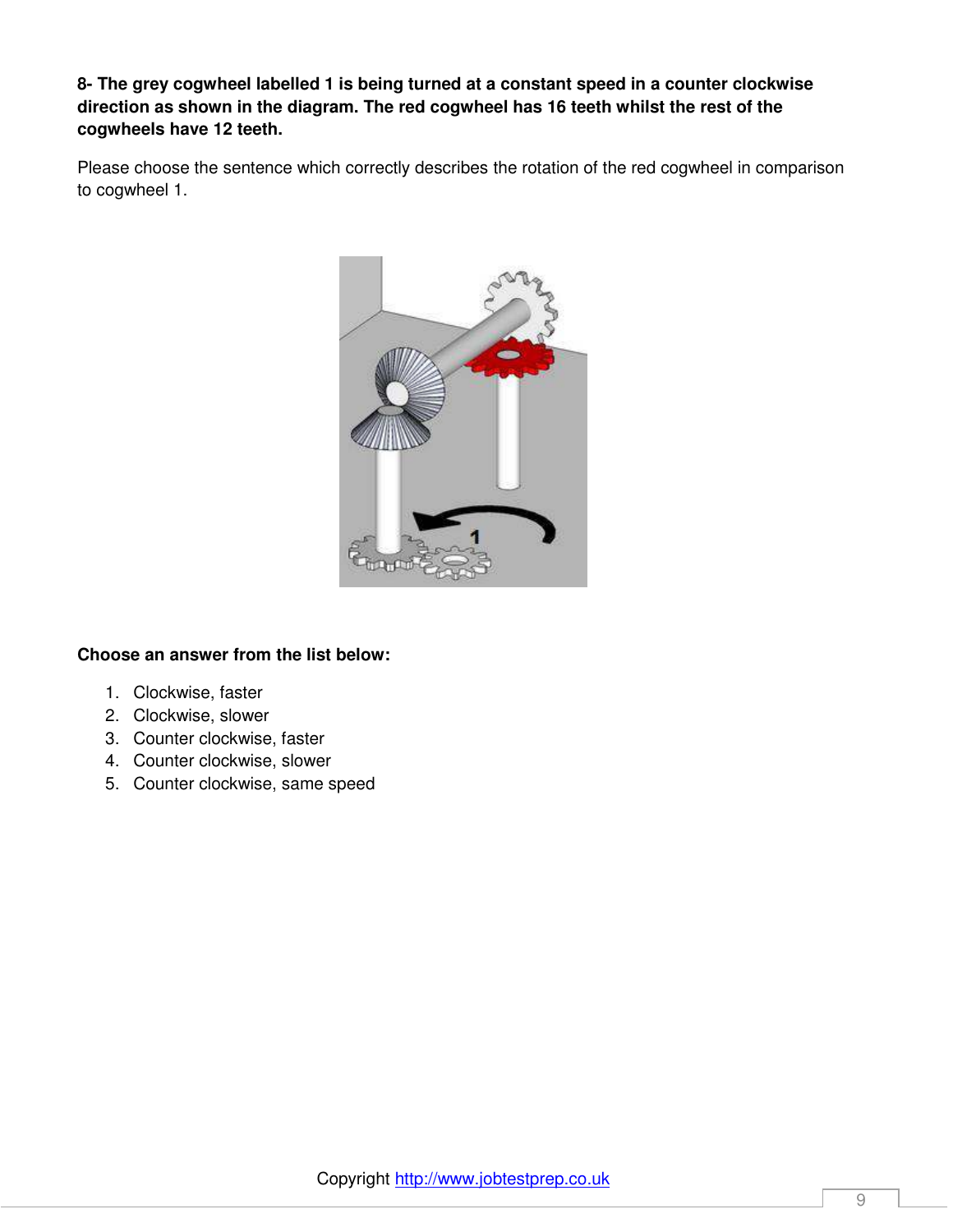**9- The diagram shows two fixed cogwheels which can only rotate around their own axis. A rack is inserted between the two cogwheels and is moved in the direction shown by the arrow.** 

**What are the directions of movement and velocities of the cogwheels?** 



- 1. Same direction, same velocities
- 2. Same direction, different velocities
- 3. Different directions, same velocities
- 4. Different directions, different velocities